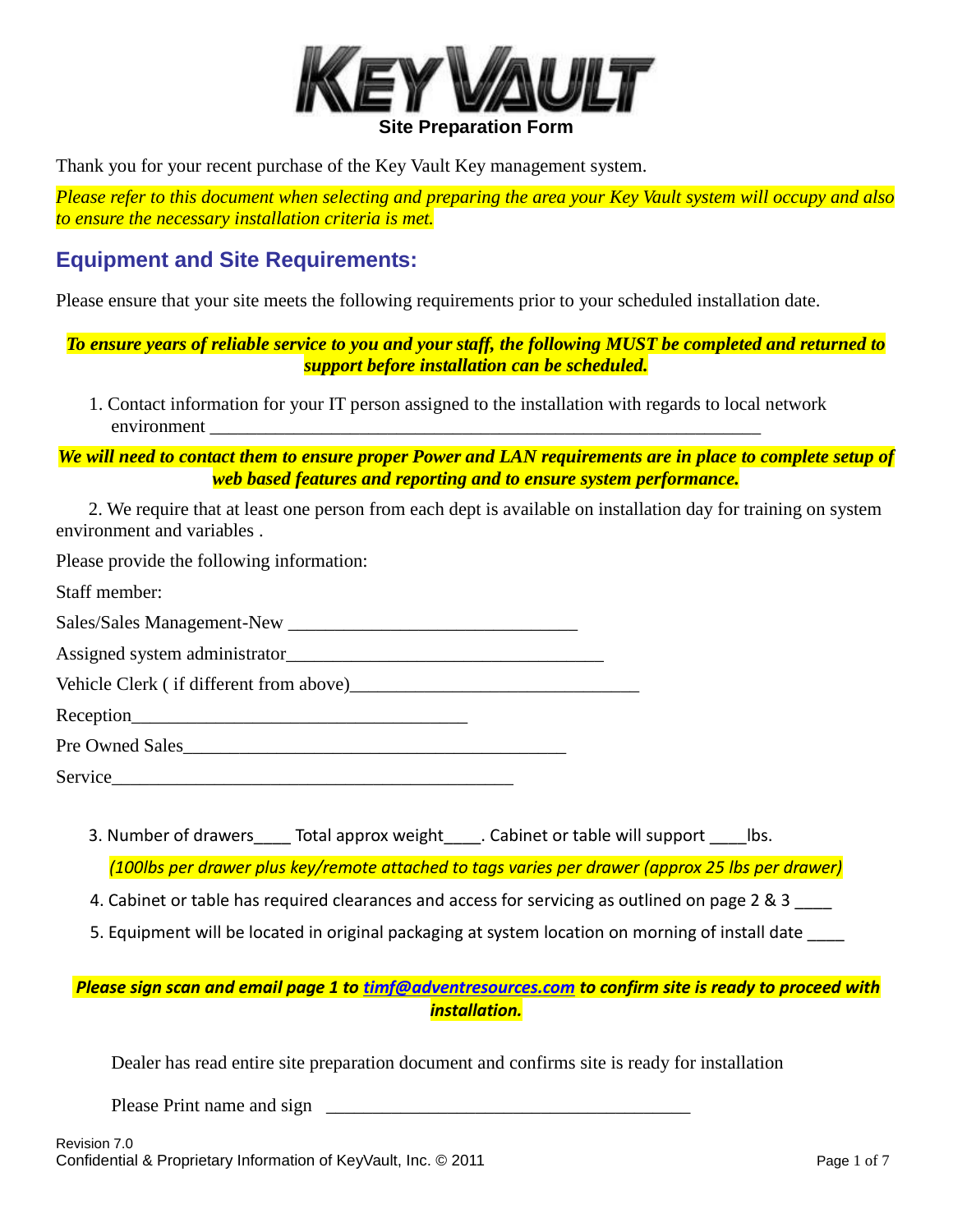

- $\Box$  The room where KeyVault will be located has an area sufficient to hold the system and users comfortably (See the Equipment Specifications portion of this document for equipment dimensions. **Note: the key drawer doubles in length when open. If sufficient space is not provided, there is the possibility that the drawer(s) will tip over when open.**
- $\Box$  The surface that will support the KeyVault system is large enough to hold the drawer, PC, mouse, printer and any peripheral devices purchased.
- $\Box$  The surface must be level. If the surface is not level, the drawer(s) will not open/close properly and you run the risk of the entire system tipping over.
- $\Box$  The surface is capable of supporting the entire system. The system and one drawer weigh 200 lbs. Each additional drawer will add 113 lb. to the total weight to be supported.
- E**ach KeyVault** system has a dedicated 110 VAC, 20 amp circuit with an **isolated** ground within three feet of where the equipment will be located. While we do not require the dedicated circuit for the install, you should understand that there are some electronic components on the system that are susceptible to power fluctuations and can affect its operation. If there is a problem with other equipment sharing that circuit that we determine is causing problems with the system, we will have to obtain a PO # before any work can be performed. All parts and service time required to resolve the problem will be billable.
- $\Box$  We recommend that each system be supported by a UPS (Uninterrupted Power Supply) to protect against power surges and temporary power loss. (see Connecting the System to a UPS).
- $\Box$  The Key Vault equipment must operate through a static TCP/IP network connection. The network must be in compliance with TCP/IP Ethernet standards. Your network will need to have TCP port 5433, TCP port 433, and TCP port 80 open for Network Communication.
- $\Box$  Ensure there is at least 6" clearance behind the system or is able to be easily moved to gain access to the back of the system and the cables for troubleshooting purposes.
- $\Box$  The system must be installed in an area that meets the following Environmental Conditions:
	- **Operating temperature range:** 41°F 95°F\*
	- **Operating humidity range:** 20% 80% non-condensing\*

\*Any damage to the equipment that is due to improper environmental conditions will not be covered under the Customer Service Agreement and will result in all repairs being billable. This includes, but is not limited to, Field Engineer time, parts, travel time, and mileage.

 $\Box$  You have verified that representatives from your organization at each site (if KeyVault systems are to be installed at multiple locations) have received information regarding KeyVault hardware size, weight, power, Networking, and environmental requirements.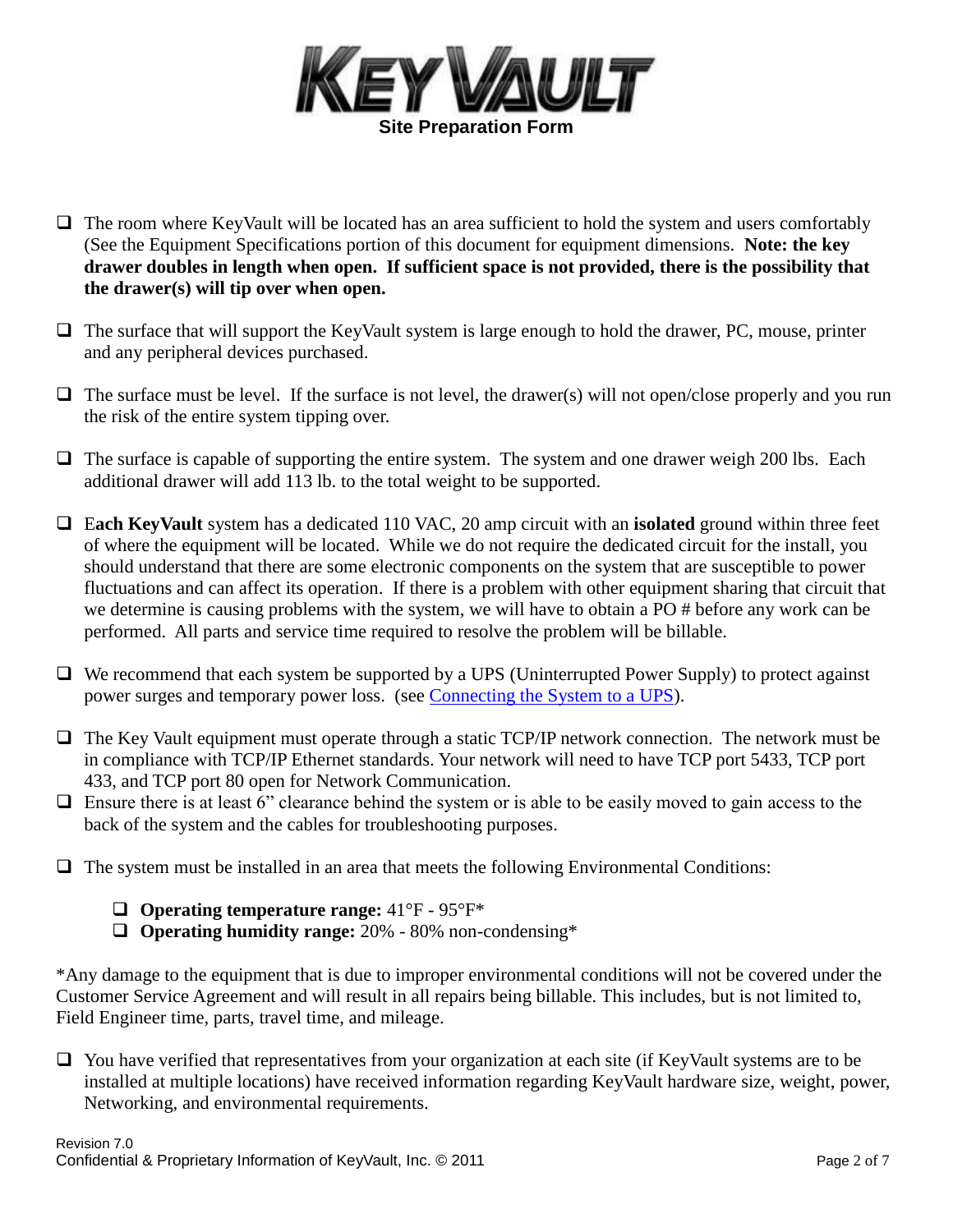

### **Drawer Rear Panel Dimensions**

If custom cabinetry is going to be designed for the drawers, provide extra space in the back of the cabinet for cable connections. Also include a cut or "back-door" on the custom cabinet for easy access to the cables and drawer lock. See the Equipment Specifications section of this document for the drawer dimensions.

### **KeyVault Peripheral Cable Lengths**

The following are the Cable Lengths of common KeyVault Peripherals.

| <b>Monitor Cables</b>           | 60in.                                                      |
|---------------------------------|------------------------------------------------------------|
| Mouse Cable                     | 72in.                                                      |
| Keyboard Cable                  | 60in.                                                      |
| Drawer USB Cable                | 72in.                                                      |
| Drawer Power Cable(s)           | Power Cable $(72in.)$ + Power Converter $(72in.)$ = 144in. |
| Power Pass-thru Cable           | $37$ in.                                                   |
| <b>Fingerprint Reader Cable</b> | $72$ in.                                                   |
| Card Scan Reader Cable          | 80in.                                                      |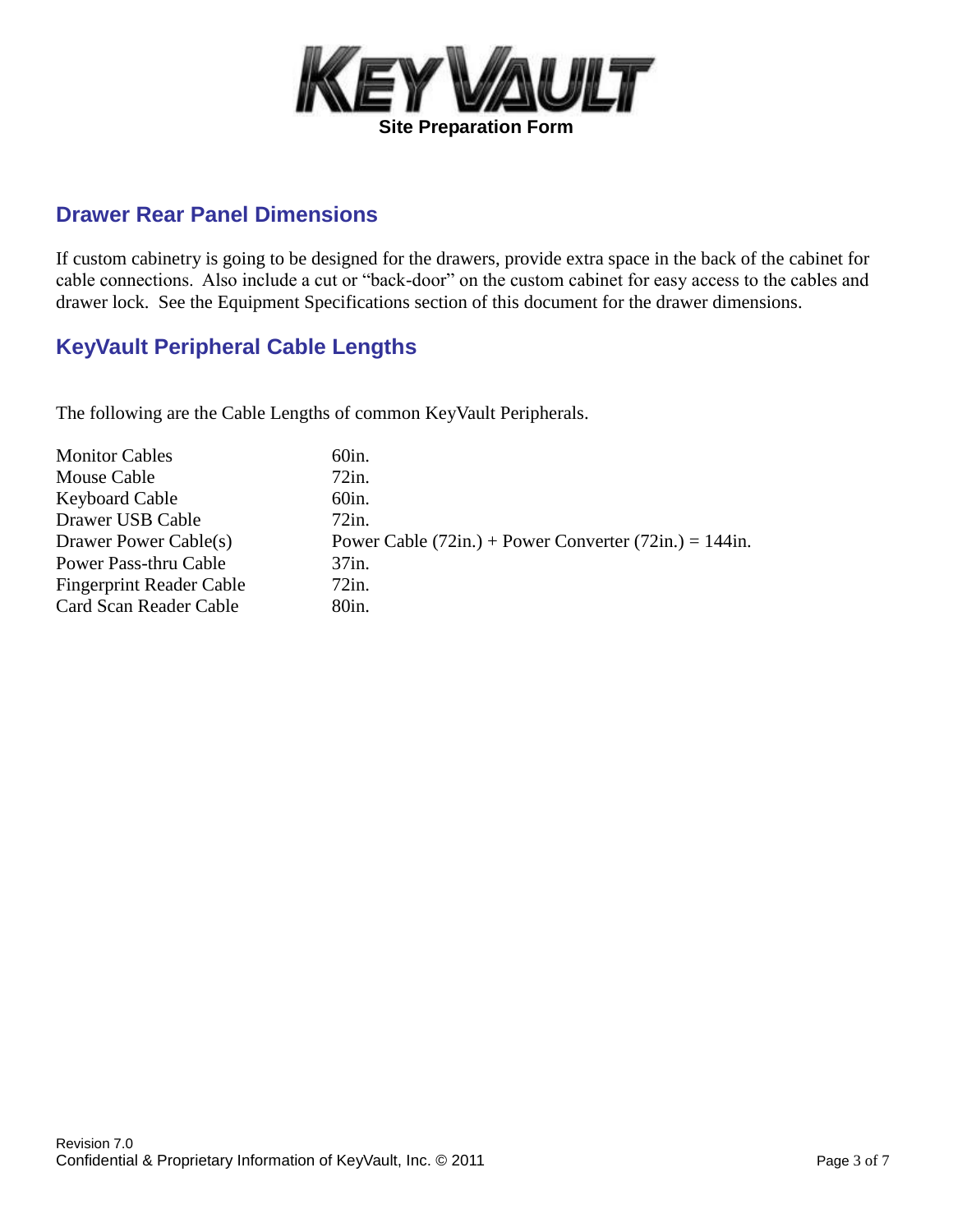

# **Equipment Specifications**



Revision 7.0 Confidential & Proprietary Information of KeyVault, Inc. © 2011 Confidential & Proprietary Information of KeyVault, Inc. © 2011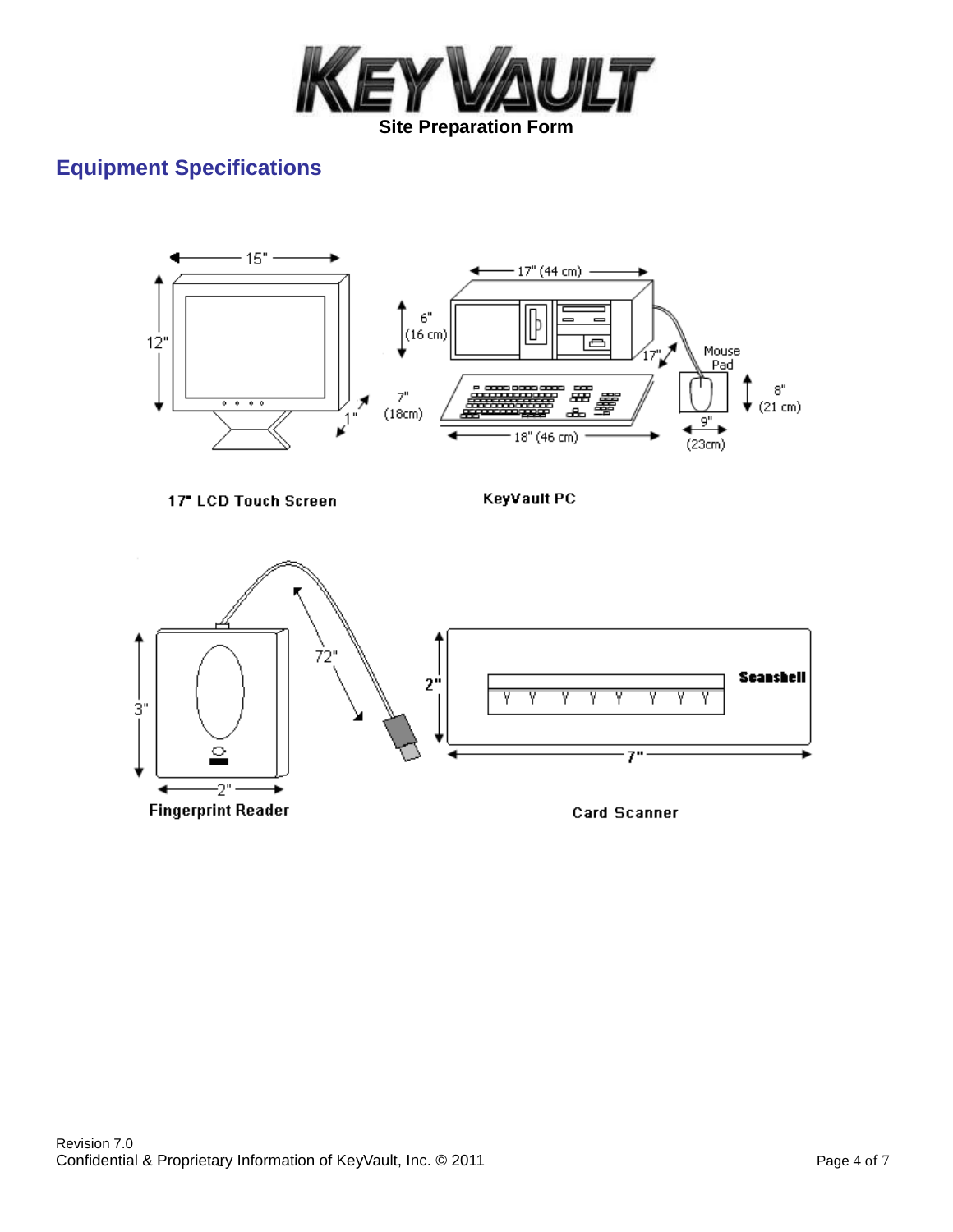



#### 240 Key

(H) 10.25", (W) 22.75", (D) 32.5" (H) 25.5 cm, (W) 57.75 cm, (D) 82.5 cm Weight Empty: 113 lbs. (51.25 kg)

#### **Dealer Plate**

(H) 10.35", (W) 21.5", (D) 30.25" (H) 27 cm, (W) 55 cm, (D) 77 cm Weight Empty: 66 lbs (30 kg)





**Four Drawers Maximum** 

### **KeyVault Cabinet**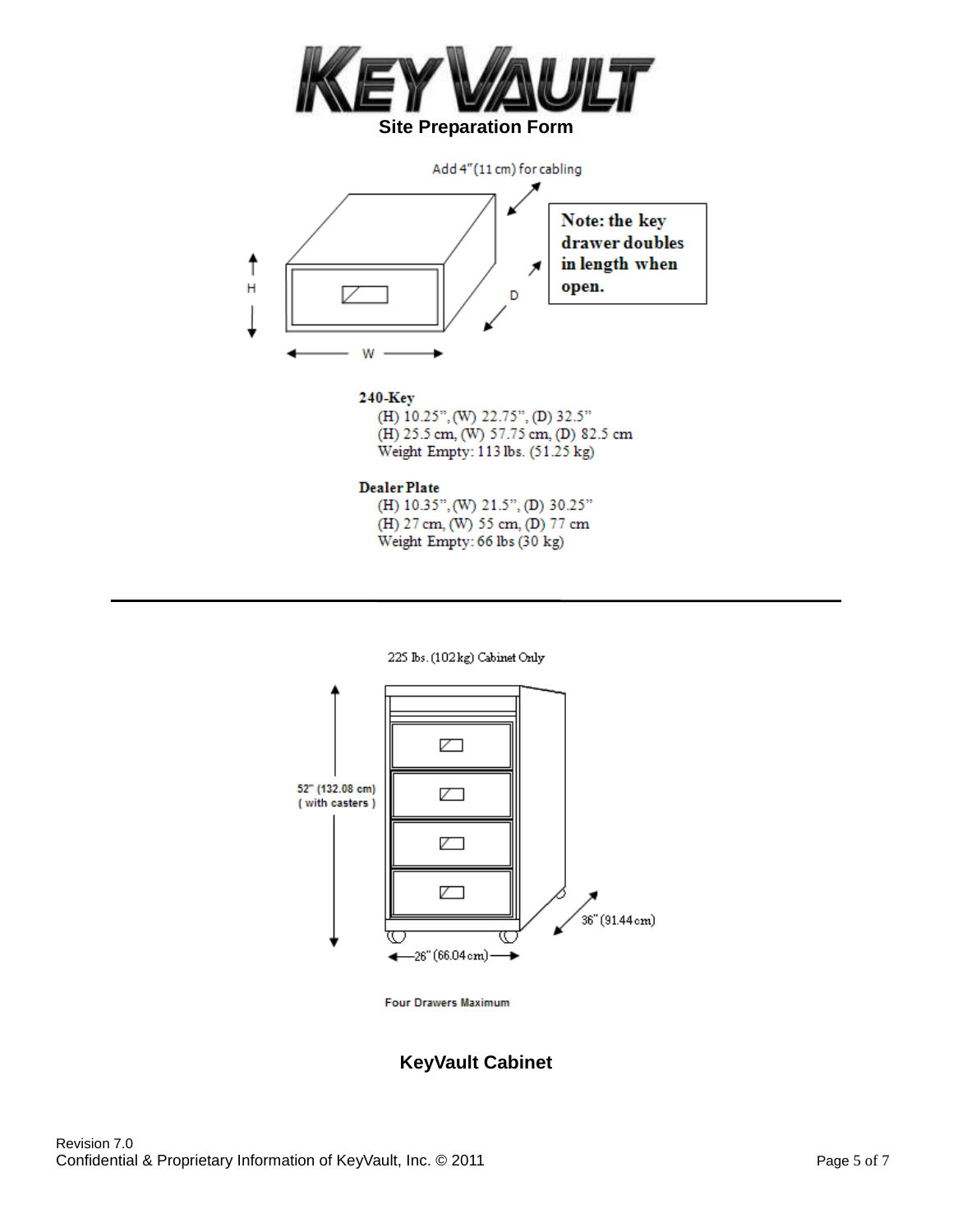

## **Connecting the System to a UPS**

The purpose of this portion of the document is to assist in determining the current draw from your KeyVault equipment. You can then use this information to assist in purchasing an Uninterruptable Power Supply (UPS) from a UPS vendor.

# **Step 1**

You will first need to determine the number of Amps (A) being used. See Figure 1 for an example.

| <b>CPU &amp; Monitor (3 Amps)</b>                                                                                                                                                | 3 Amps      |
|----------------------------------------------------------------------------------------------------------------------------------------------------------------------------------|-------------|
| Drawer Power Supplies (Carry number of power supplies) * 0.5 Amps (Carry Amps<br>(Number of drawer power supplies plugged into a power outlet – NOT the total number of drawers) |             |
|                                                                                                                                                                                  |             |
| <b>Total Amps</b>                                                                                                                                                                | <b>Amps</b> |

| The following is an example of a KeyVault PC and 9 drawers with only 3 power supplies:                                                                   |               |
|----------------------------------------------------------------------------------------------------------------------------------------------------------|---------------|
| <b>CPU &amp; Monitor (3 Amps)</b>                                                                                                                        | <u>3</u> Amps |
| Drawer Power Supplies (3 (number of power supplies) * 0.5 Amps)<br>(Number of power supplies plugged into power strip – NOT the total number of drawers) | 1.5 Amps      |
| <b>Total Amps</b>                                                                                                                                        | 4.5 Amps      |
|                                                                                                                                                          |               |

#### **Figure 1**